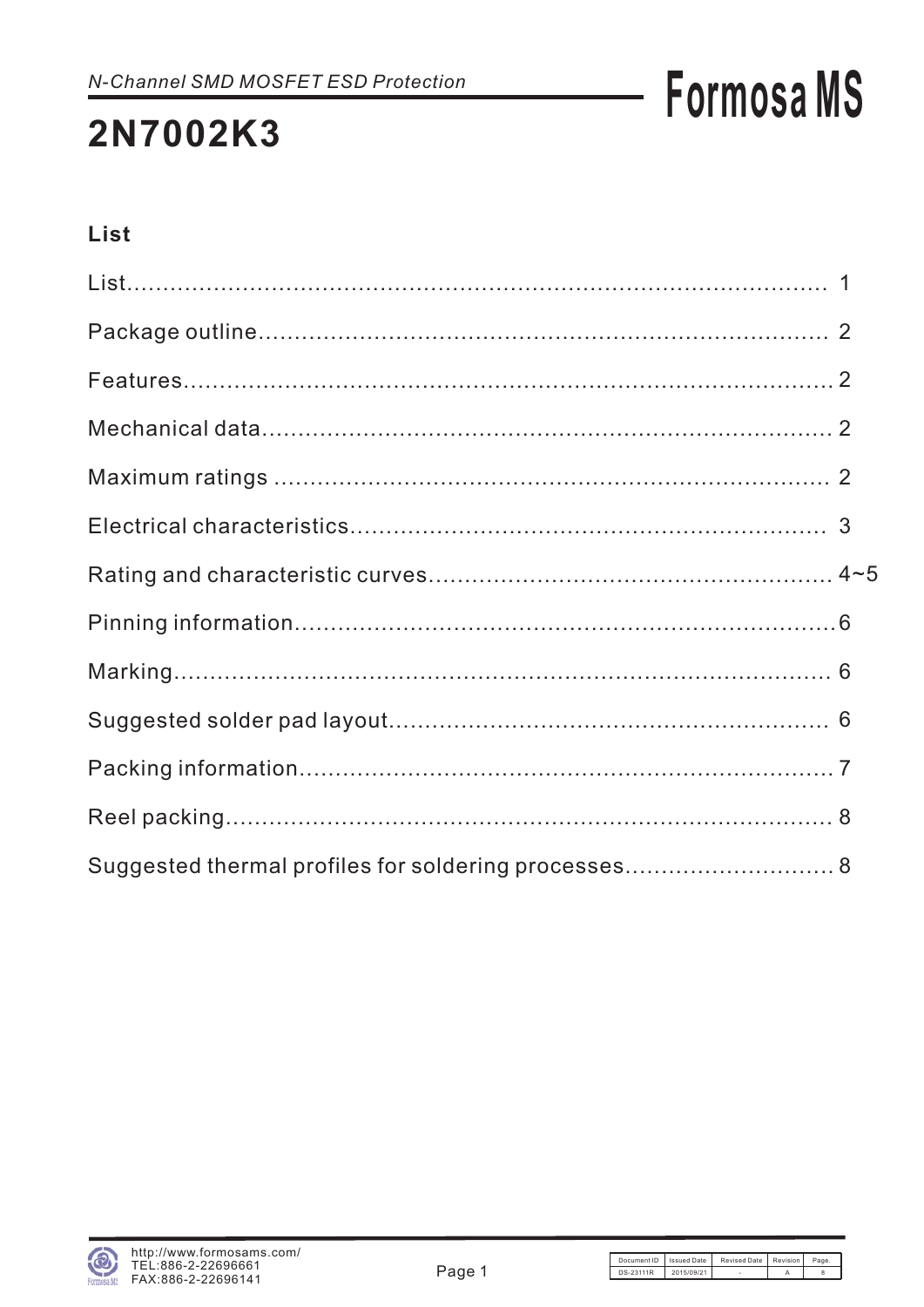## **2N7002K3**

# **Formosa MS**

#### 60V N-Channel Enhancement Mode MOSFET- ESD Protection

#### **Features**

- ESD protected 2kV HBM
- Low RDS(on)
- Surface mount package
- This is a Pb-free device
- Lead-free parts meet RoHS requirments
- Suffix "-H" indicates Halogen-free part, ex.2N7002K3-H.

#### **Applications**

- Low side load switch
- Level shift circuits
- DC-DC converter
- Portable applications i.e. DSC, PDA, Cell phone, etc.

#### **Mechanical data**

- Epoxy:UL94-V0 rated flame retardant •
- Case : Molded plastic, SOT-23
- Terminals : Solder plated, solderable per MIL-STD-750, Method 2026
- Mounting Position: Any
- Weight : Approximated 0.008 gram

#### Maximum ratings (AT T<sub>A</sub>=25°C unless otherwise noted)

| PARAMETER                                                                                                                       | Symbol         | MIN.  | TYP.       | MAX.                     | <b>UNIT</b>  |
|---------------------------------------------------------------------------------------------------------------------------------|----------------|-------|------------|--------------------------|--------------|
| Drain-source voltage                                                                                                            | <b>VDS</b>     |       |            | 60                       | $\vee$       |
| Drain current<br>Steady state $Ta = 25^{\circ}C$<br>$TA = 85^{\circ}C$<br>$TA = 25^{\circ}C$<br>$t < 5$ s<br>$TA = 85^{\circ}C$ | ID             |       |            | 320<br>230<br>380<br>270 | mA           |
| Pulsed drain current tp = $10 \mu s$                                                                                            | <b>IDM</b>     |       |            | 1.5                      | A            |
| Gate-source voltage                                                                                                             | <b>VGS</b>     |       |            | ±20                      | V            |
| Power dissipation (note 1)<br>Steady state<br>$t < 5$ s                                                                         | P <sub>D</sub> |       |            | 320<br>420               | mW           |
| Source current (body diode)                                                                                                     | ls.            |       |            | 300                      | mA           |
| Lead temperature for soldering purposes (1/8 " from case for 10 s)                                                              | TL             |       |            | 260                      | $^{\circ}$ C |
| Gate-source ESD rating (HBM, Method)                                                                                            | Esp            |       |            | 2000                     | $\vee$       |
| Thermal resistance junction to ambient steady<br>Thermal resistance junction to ambient $t \leq 5$ s                            | Reja           |       | 417<br>300 |                          | °C/W<br>°C/W |
| Operation junction temperature range                                                                                            | ΤJ             | $-55$ |            | $+150$                   | $^{\circ}$ C |
| Storage temperature range                                                                                                       | <b>TSTG</b>    | $-55$ |            | $+150$                   | $^{\circ}$ C |

Stresses exceeding Maximum Ratings may damage the device. Maximum

Ratings are stress ratings only. Functional operation above the Recommended

Operating Conditions is not implied Extended exposure to stresses above the .

Recommended Operating Conditions may affect device reliability .

1. Surface-mounted on FR4 board using 1 in sq pad size (Cu area = 1.127 in sq [1 oz] including traces)





Document ID | Issued Date | Revised Date | Revision | Page  $DS-23111R$   $2015/09/21$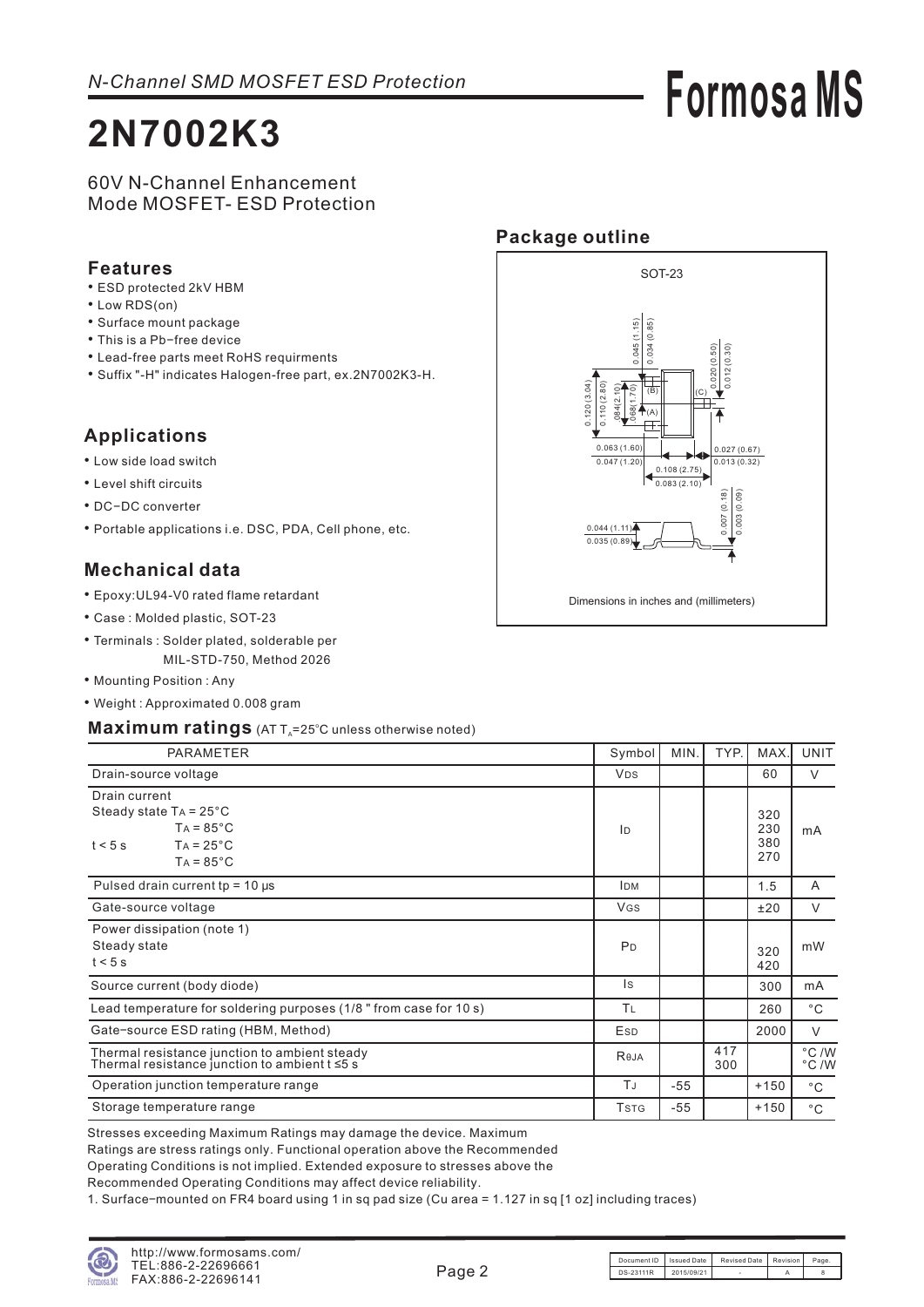## **2N7002K3**

#### Electrical characteristics (At T<sub>A</sub>=25°C unless otherwise noted)

| <b>PARAMETER</b>                                             | <b>CONDITIONS</b>                                                                                                                          | Symbol               | MIN. | TYP. | MAX.              | <b>UNIT</b>           |
|--------------------------------------------------------------|--------------------------------------------------------------------------------------------------------------------------------------------|----------------------|------|------|-------------------|-----------------------|
| <b>OFF CHARACTERISTICS</b>                                   |                                                                                                                                            |                      |      |      |                   |                       |
| Drain-source breakdown voltage                               | $V$ GS = 0V, ID = 250µA                                                                                                                    | V(BR)DSS             | 60   |      |                   | V                     |
| Drain-to-source breakdown voltage<br>temperature coefficient |                                                                                                                                            | V(BR)DSS/TJ          |      | 71   |                   | $mV$ <sup>o</sup> $C$ |
| Zero gate voltage drain current                              | $VDS = 60V$ , $VGS = 0V$ , $TJ = 25°C$<br>$VDS = 60V$ , $VGS = 0V$ , $TJ = 125°C$<br><b>IDSS</b><br>$VDS = 50V$ , $VGS = 0V$ , $TJ = 25°C$ |                      |      |      | 1.0<br>500<br>100 | μA<br>μA<br>nA        |
| Gate-body leakage current                                    | $V$ GS = $\pm$ 20V, V <sub>DS</sub> = 0V                                                                                                   | <b>IGSS</b>          |      |      | ±10               | μA                    |
| <b>ON CHARACTERISTICS</b>                                    |                                                                                                                                            |                      |      |      |                   |                       |
| Gate threshold voltage (note 2)                              | $VDS = VGS$ , $ID = 250\mu A$                                                                                                              | VGS(th)              | 1.0  |      | 2.5               | $\vee$                |
| Negative threshold temperature coefficient                   |                                                                                                                                            | $V$ GS(th) $/TJ$     |      | 4.0  |                   | $mV$ <sup>°</sup> C   |
| Drain-source on-resistance (note 2)                          | $V$ GS = 10V, ID = 500mA<br>$V$ GS = 5.0V, ID = 50 mA                                                                                      | RDS(on)              |      |      | 2.3<br>2.7        | Ω                     |
| Forward tranconductance (note 2)                             | $V_{DS} = 5.0V$ , Ip = 200 mA                                                                                                              | <b>gFS</b>           | 80   |      |                   | msec                  |
| <b>CHARGES AND CAPACITANCES</b>                              |                                                                                                                                            |                      |      |      |                   |                       |
| Intput capacitance                                           |                                                                                                                                            | Ciss                 |      | 34   |                   |                       |
| Output capacitance                                           | $V_{DS}$ =25V, VGS = 0V, f = 1 MHz                                                                                                         | Coss                 |      | 3.0  |                   | pF                    |
| Reverse transfer capacitance                                 |                                                                                                                                            | $C$ rss              |      | 2.2  |                   |                       |
| Total gate charge                                            |                                                                                                                                            | Q <sub>g</sub> (TOT) |      | 0.71 |                   |                       |
| Threshold gate charge                                        |                                                                                                                                            | Q <sub>q</sub> (TH)  |      | 0.10 |                   |                       |
| Gate-source charge                                           | $V_{DS} = 10V$ , $V_{GS} = 4.5V$ , $I_D = 500mA$                                                                                           | Q <sub>qs</sub>      |      | 0.32 |                   | nC                    |
| Gate-drain charge                                            |                                                                                                                                            | Qqd                  |      | 0.16 |                   |                       |

#### **SWITCHING CHARACTERISTICS**

| Turn-on delay time (note 3)  | VDS=10V, VGEN=10V, ID=500mA | $td($ on $)$ | 3.8 |  |    |
|------------------------------|-----------------------------|--------------|-----|--|----|
| Turn-on rise time (note 3)   |                             |              | 3.4 |  |    |
| Turn-off delay time (note 3) |                             | td(off)      | 19  |  | ns |
| Turn-off fall time (note 3)  |                             |              | 12  |  |    |

#### **DRAIN SOURCE DIODE CHARACTERISTICS** −

|                       | $\vert$ Is =115mA, Vgs = 0V, TJ = 25 °C |     |                   | ۰., |  |
|-----------------------|-----------------------------------------|-----|-------------------|-----|--|
| Forward diode voltage | $l$ Is =115mA, Vgs = 0V, TJ = 85°C      | Vsp | $\cup$ . $\prime$ |     |  |

Notes :

2. Pulse Test: pulse width ≤ 300µs, duty cycle ≤ 2%

3. Switching characteristics are independent of operating junction temperatures

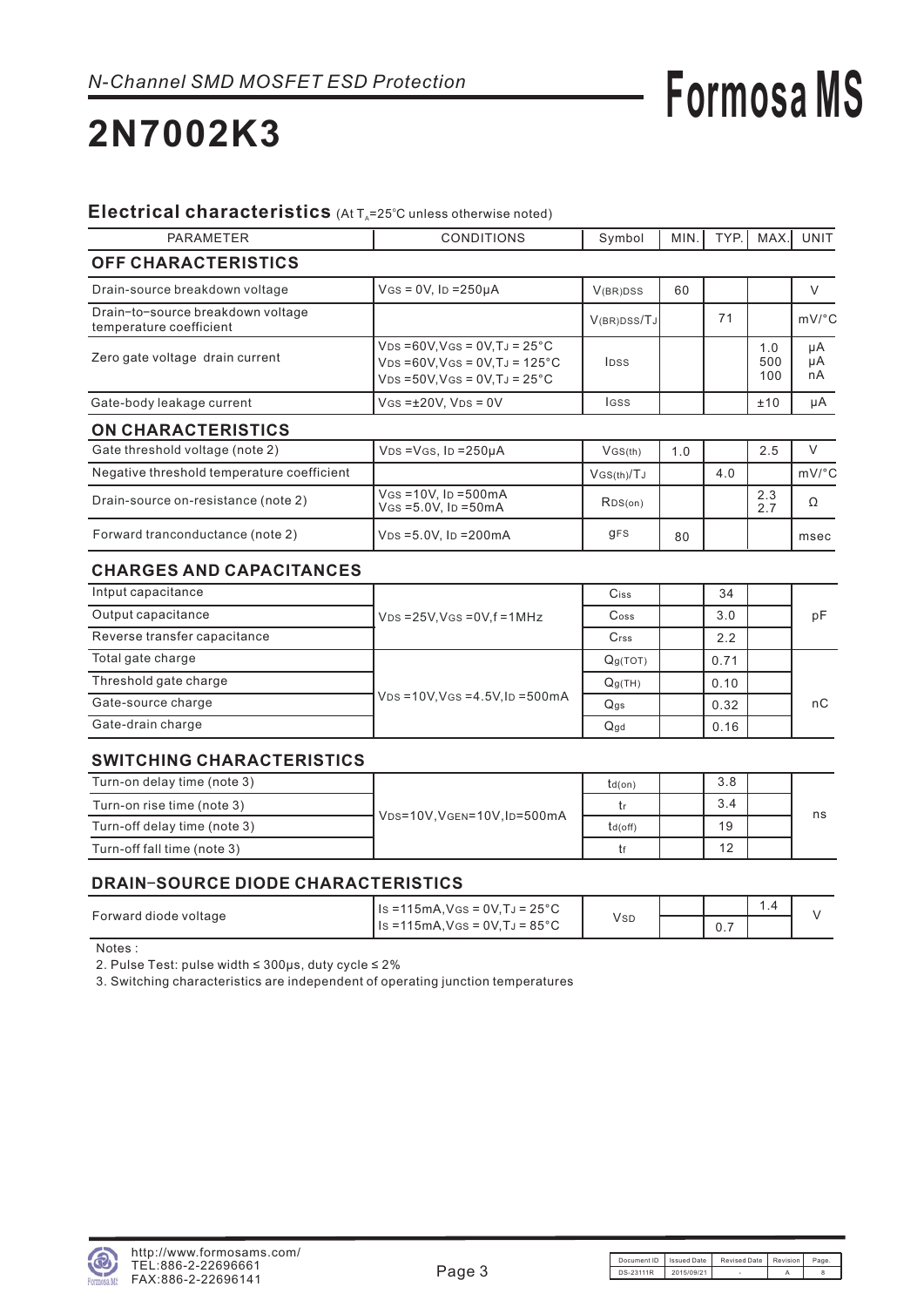#### **Rating and characteristic curves (2N7002K3)**

I<sub>D</sub> - Drain Current (A)



V<sub>DS</sub> - Drain-Source Voltage (V)



I<sub>D</sub> - Drain Current (A)

Fig. 1 Fig. 2



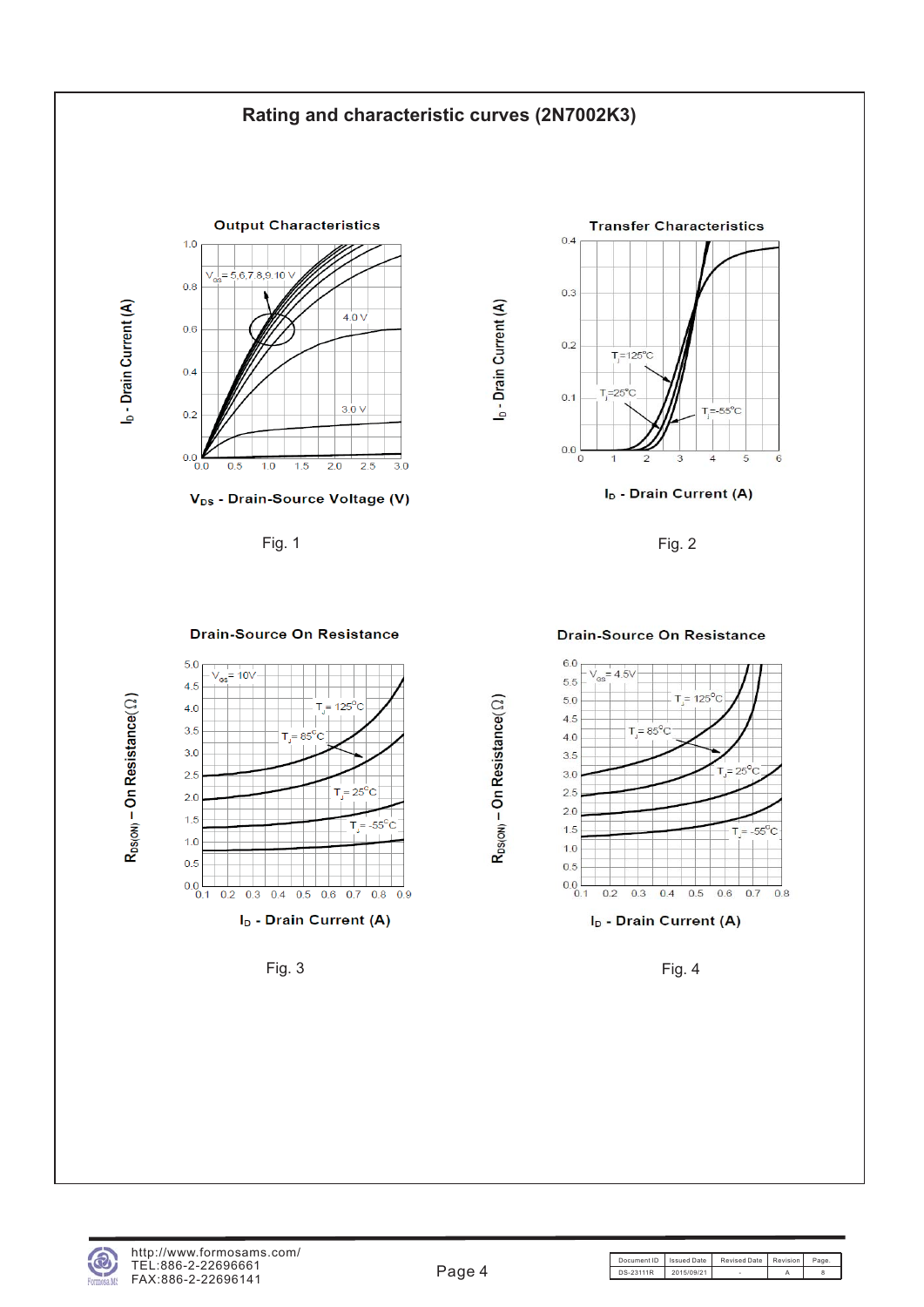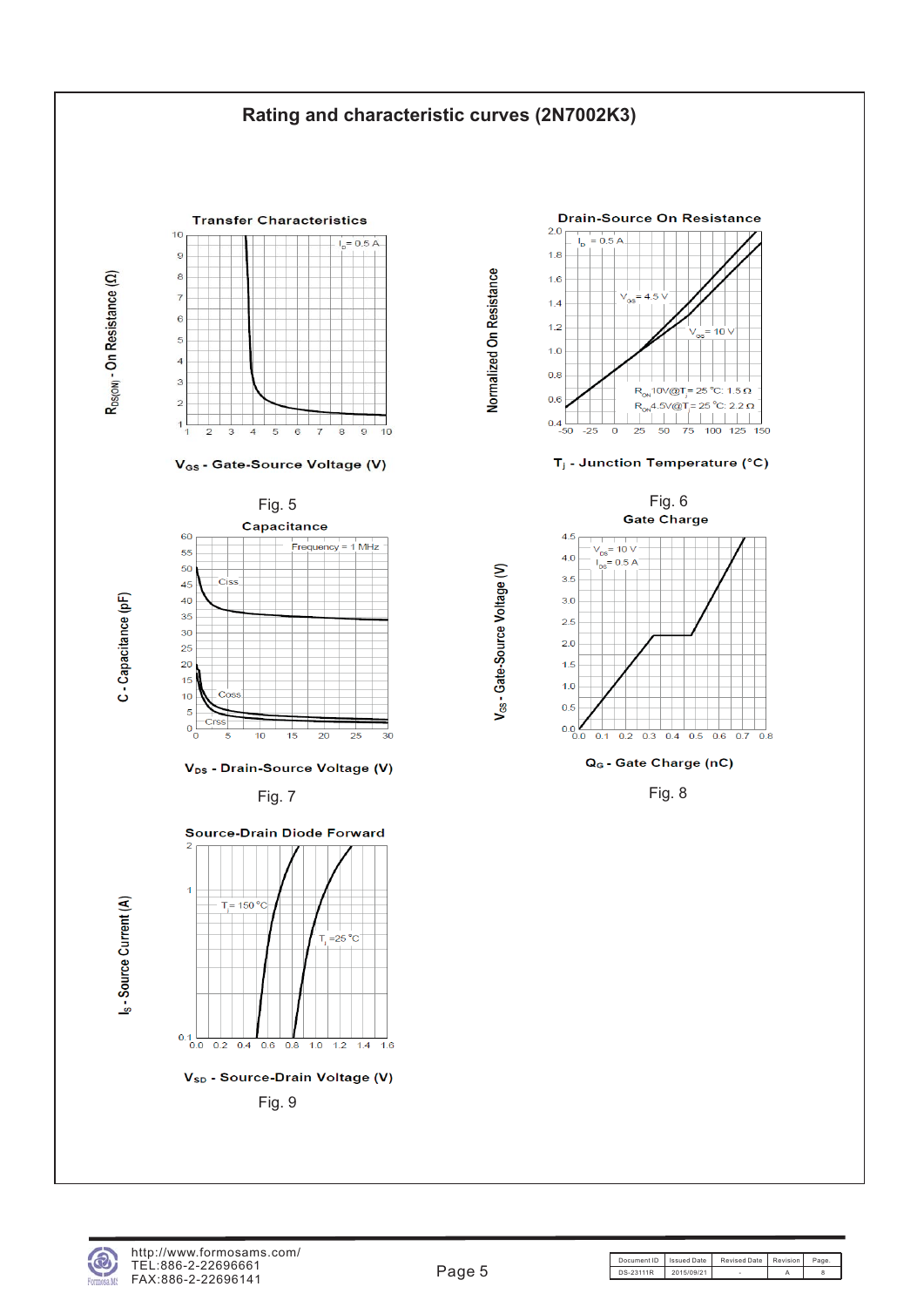### **2N7002K3**

#### **Pinning information**



#### **Marking**

| Type number | Marking code |
|-------------|--------------|
| 2N7002K3    |              |

### **Suggested solder pad layout SOT-23**





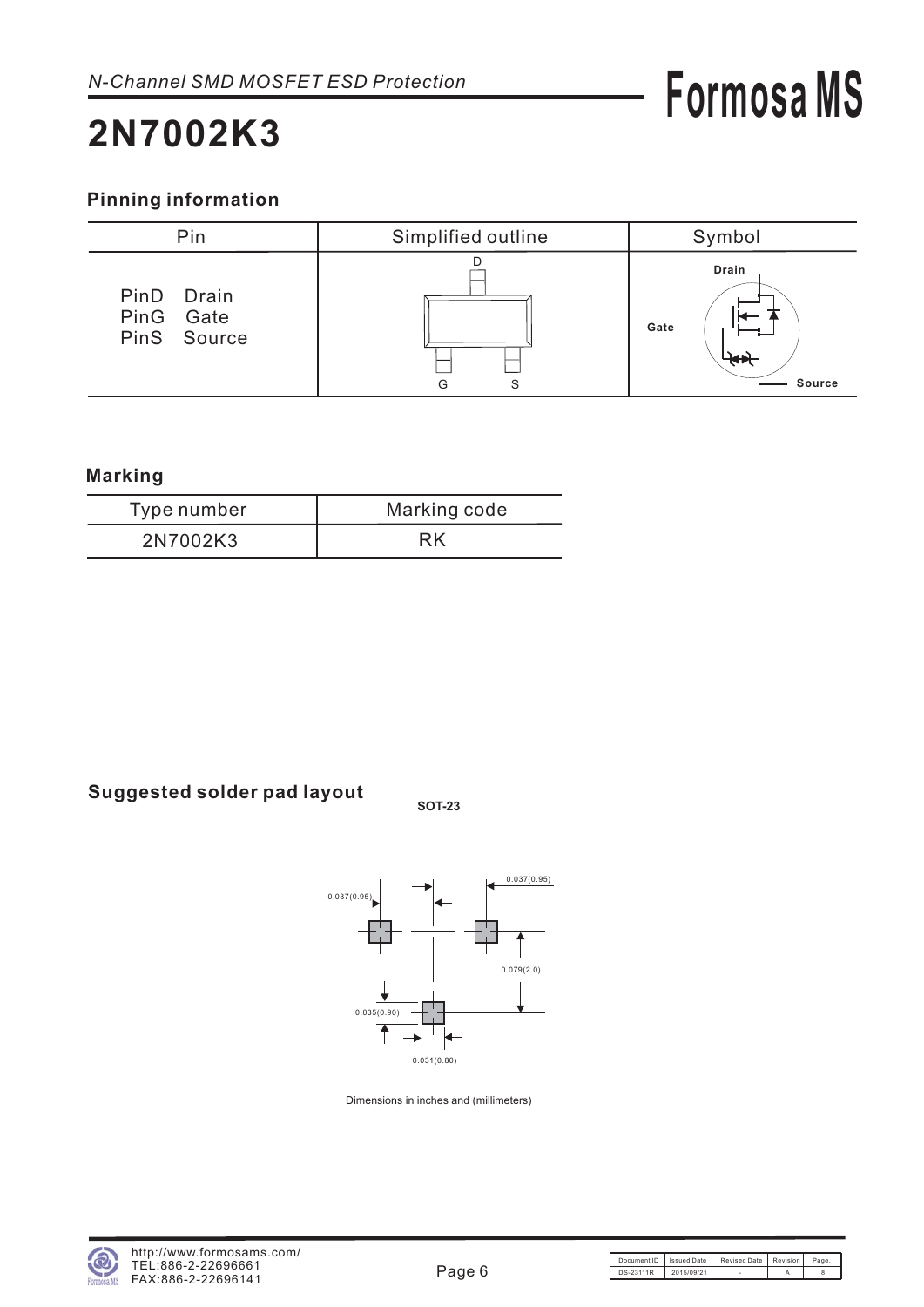## **2N7002K3**

#### **Packing information**





|                           |                |           | unit:mm       |
|---------------------------|----------------|-----------|---------------|
| Item                      | Symbol         | Tolerance | <b>SOT-23</b> |
| Carrier width             | A              | 0.1       | 3.15          |
| Carrier length            | B              | 0.1       | 2.77          |
| Carrier depth             | C              | 0.1       | 1.22          |
| Sprocket hole             | d              | 0.1       | 1.50          |
| 13" Reel outside diameter | D              | 2.0       |               |
| 13" Reel inner diameter   | D <sub>1</sub> | min       |               |
| 7" Reel outside diameter  | D              | 2.0       | 178.00        |
| 7" Reel inner diameter    | D <sub>1</sub> | min       | 55.00         |
| Feed hole diameter        | D <sub>2</sub> | 0.5       | 13.00         |
| Sprocket hole position    | E              | 0.1       | 1.75          |
| Punch hole position       | F              | 0.1       | 3.50          |
| Punch hole pitch          | P              | 0.1       | 4.00          |
| Sprocket hole pitch       | Po             | 0.1       | 4.00          |
| Embossment center         | P <sub>1</sub> | 0.1       | 2.00          |
| Overall tape thickness    | т              | 0.1       | 0.23          |
| Tape width                | W              | 0.3       | 8.00          |
| Reel width                | W <sub>1</sub> | 1.0       | 12.0          |

Note:Devices are packed in accor dance with EIA standar RS-481-A and specifications listed above.